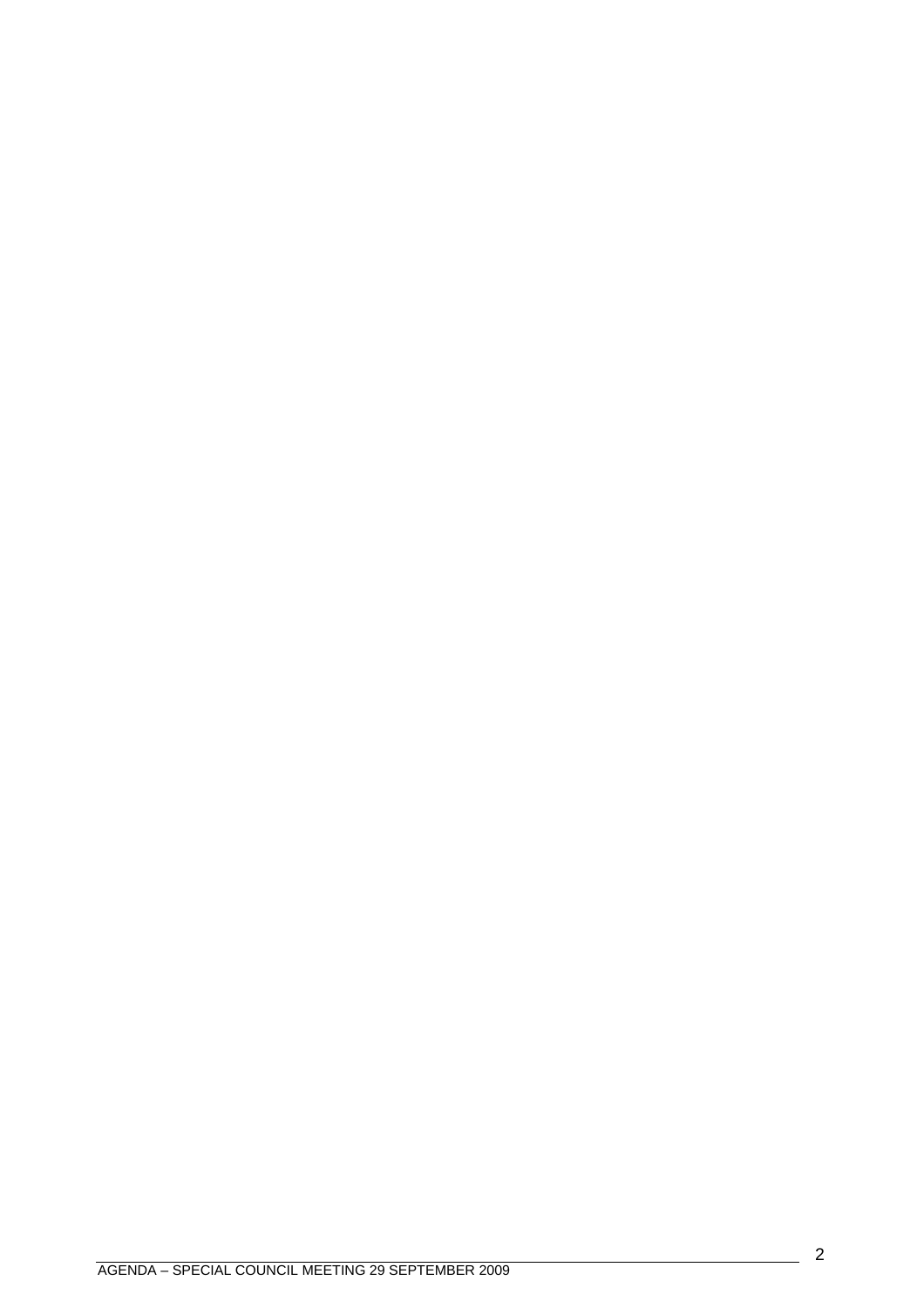#### **SHIRE OF YORK**

### **DISCLAIMER**

No responsibility whatsoever is implied or accepted by the Shire of York for any act, omission or statement or intimation occurring during Council meetings.

The Shire of York disclaims any liability for any loss whatsoever and howsoever caused arising out of reliance by any person or legal entity on any such act, omission or statement or intimation occurring during Council meetings.

Any person or legal entity who acts or fails to act in reliance upon any statement, act or omission made in a Council meeting does so at that person's or legal entity's own risk.

In particular and without derogating in any way from the broad disclaimer above, in any discussion regarding any planning application or application for a license, any statement or intimation of approval made by any member or Officer of the Shire of York during the course of any meeting is not intended to be and is not taken as notice of approval from the Shire of York.

The Shire of York notifies that anyone who has any application lodged with the Shire of York must obtain and should only rely on WRITTEN CONFIRMATION of the outcome of the application, and any conditions attaching to the decision made by the Shire of York in respect of the application.

RAY HOOPER CHIEF EXECUTIVE OFFICER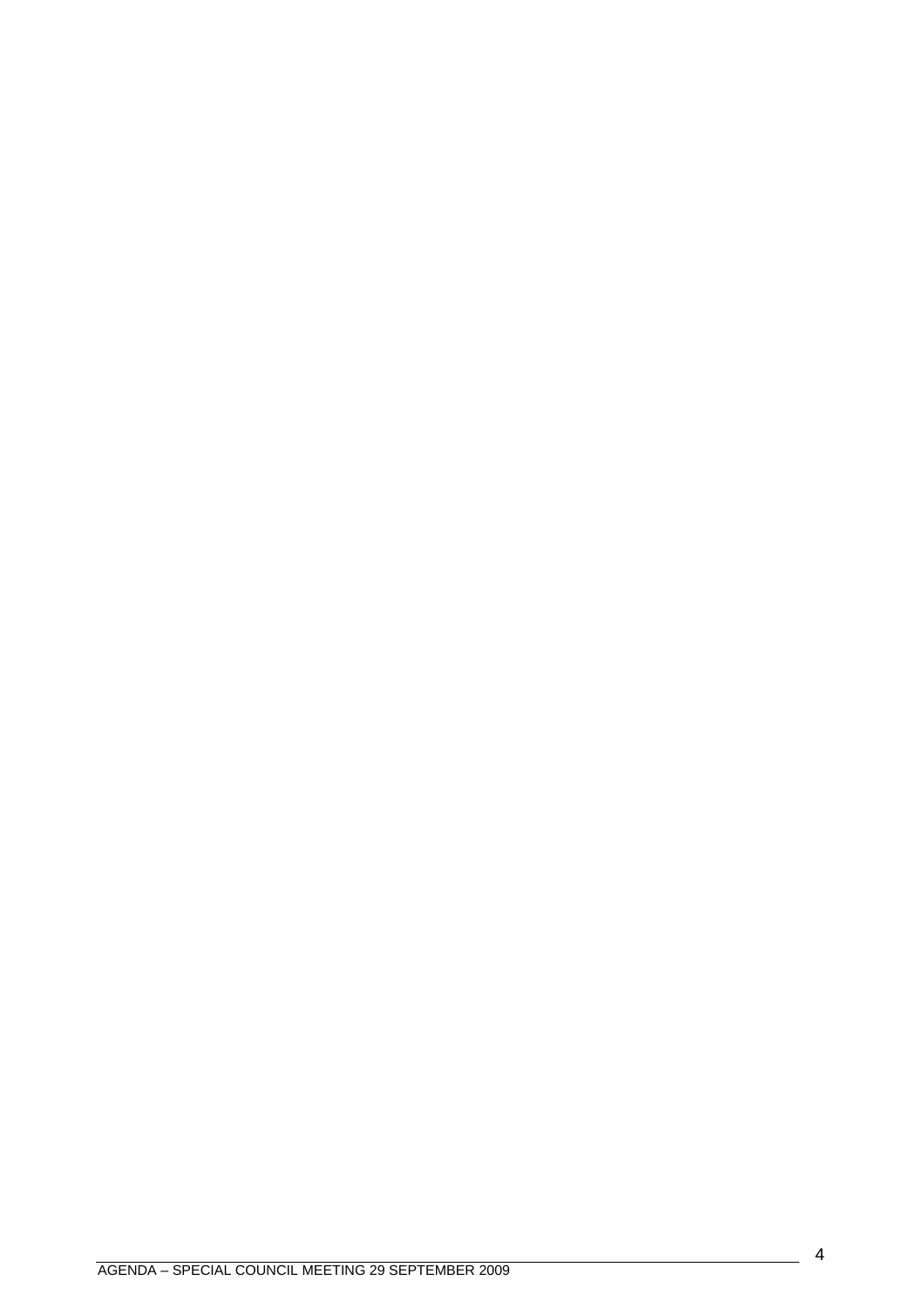# **Table of Contents**

| 1.1   |                                                        |  |
|-------|--------------------------------------------------------|--|
| 1.2   |                                                        |  |
| 1,3   |                                                        |  |
| 1.4   |                                                        |  |
|       |                                                        |  |
| 2.1   |                                                        |  |
| 2.2   |                                                        |  |
| 2.3   |                                                        |  |
| 2.4   |                                                        |  |
| 2.5   |                                                        |  |
| 3.    | RESPONSE TO PREVIOUS PUBLIC QUESTIONS TAKEN ON NOTICE7 |  |
| 3.1   |                                                        |  |
| 3.2   |                                                        |  |
| 4.    |                                                        |  |
| 5.    |                                                        |  |
| 6.    |                                                        |  |
| 7.    |                                                        |  |
| 8.    | ANNOUNCEMENTS BY PRESIDING MEMBER WITHOUT DISCUSSION 8 |  |
| 9.    |                                                        |  |
| 9.1   |                                                        |  |
| 9.2.1 |                                                        |  |
| 9.4   |                                                        |  |
| 9.5   |                                                        |  |
|       |                                                        |  |
|       |                                                        |  |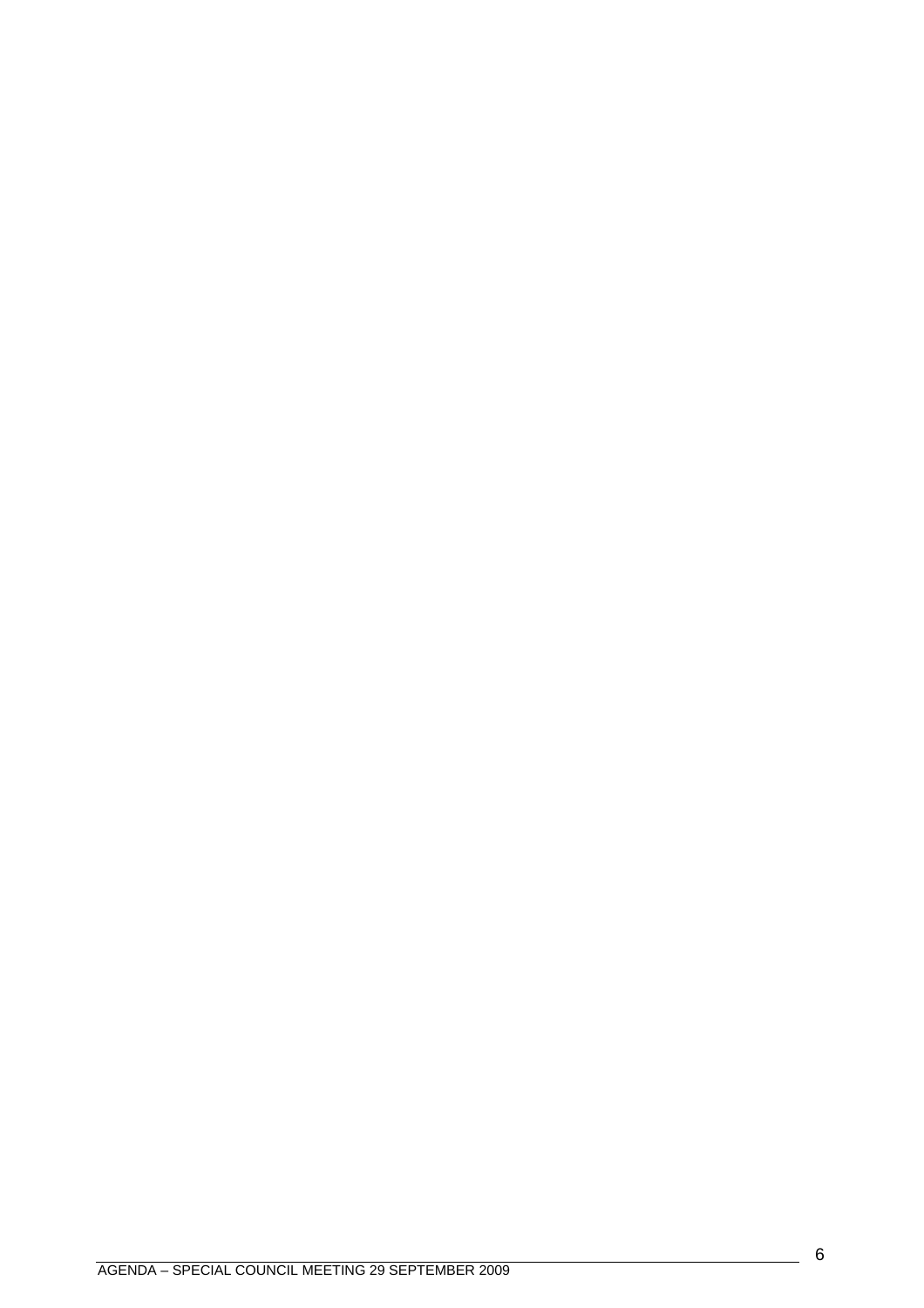<span id="page-6-0"></span>

### SHIRE OF YORK

#### THE SPECIAL MEETING OF THE COUNCIL HELD ON TUESDAY, 29 SEPTEMBER 2009, COMMENCING AT 4.33PM IN THE LESSER HALL, YORK.

The York Shire Council acknowledges the traditional owners of the land on which this meeting will be held.

#### **1. OPENING**

#### **1.1 Declaration of Opening**

The Shire President, Cr Pat Hooper, welcomed everyone and declared the meeting open at 4.33pm.

- **1.2 Chief Executive Officer to read the disclaimer**  The Chief Executive Officer, Ray Hooper, read the disclaimer.
- **1.3 Announcement of Visitors**  Nil
- **1.4 Announcement of any Declared Financial Interests**  Cr Tony Boyle – 9.2.1 – Proximity

#### **2. ATTENDANCE**

#### **2.1 Members**

Cr Pat Hooper, President; Cr Brian Lawrance, Deputy President; Cr Tony Boyle; Cr Trevor Randell; Cr Ashley Fisher; Cr Tricia Walters

- **2.2 Staff**
- Ray Hooper CEO, Graham Stanley DCEO, Julieanne Treloar ESO
- **2.3 Apologies**  Nil
- **2.4 Leave of Absence Previously Approved**  Nil
- **2.5 Number of People in Gallery at Commencement of Meeting**  Three (3)

#### **3. RESPONSE TO PREVIOUS PUBLIC QUESTIONS TAKEN ON NOTICE**

- **3.1 Previous Public Questions Taken on Notice**  Not applicable
- **3.2 Written Questions**  Nil

#### *Cr Boyle left the meeting at 4.42pm.*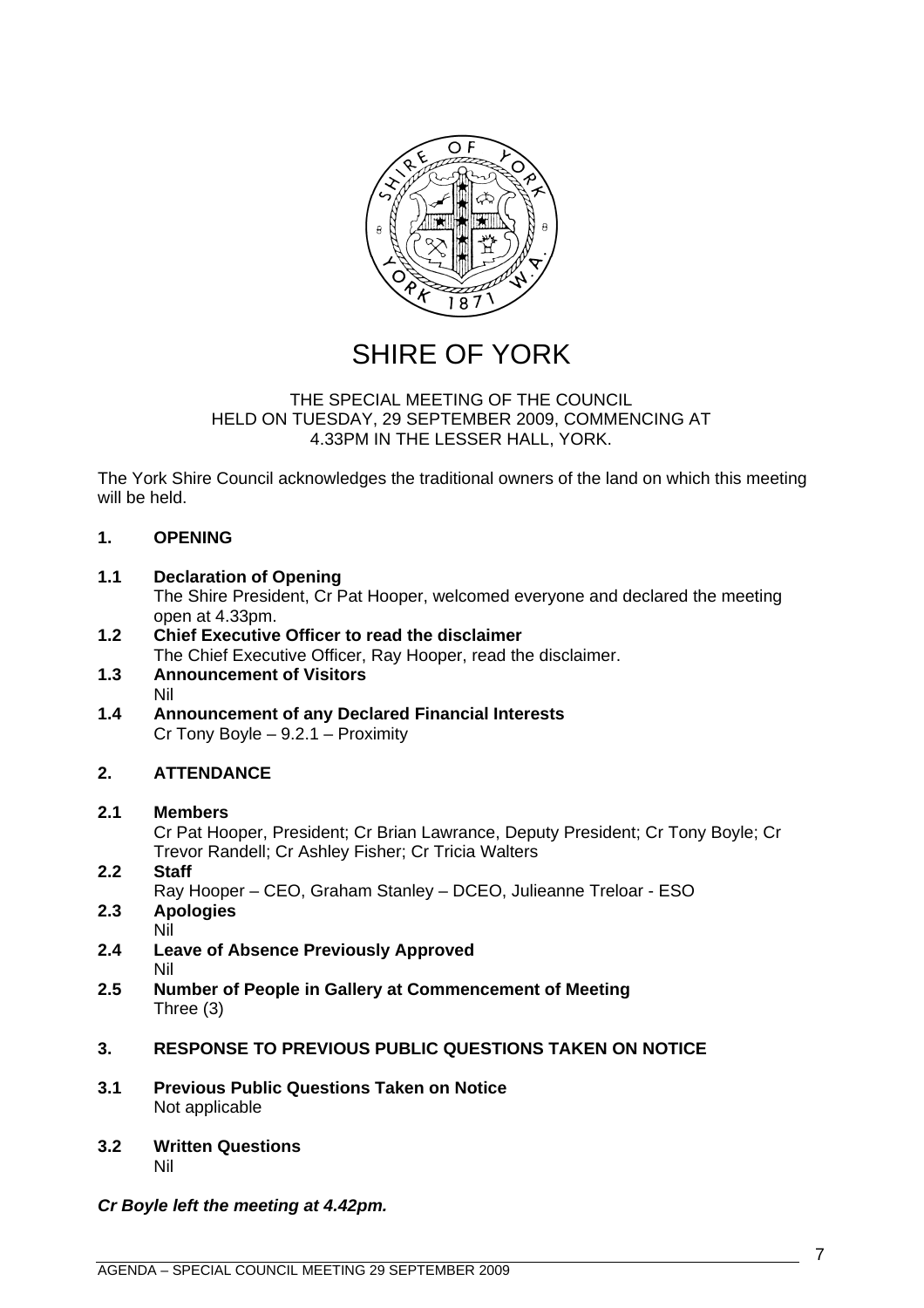#### <span id="page-7-0"></span>**4. PUBLIC QUESTION TIME**

#### **Andy Fraser**

**Question 1:** I understand that the Shire intends to enter into a co-tenancy and management agreement with York Racing. Is this correct?

**Response:** The Shire of York is entering into the co-tenancy agreement at the behest of the Minister for Lands.

*Question 2.* Does the Shire plan to contribute any Council funds to the operation of the race track?

*Response:* No at this stage. The Wheatbelt Development Commission has conditionally approved funding of \$200,000 which I believe is made up of \$180,000 for track repairs and \$20,000 for legal advice to ensure that the titles and agreements are correct.

**Question 3:** Is the Shire interest only then to keep the property in community hands. *Response:* Yes. Co-tenancy is purely to ensure that the community interest continues and to show the Wheatbelt Development Commission that there is community support and that the grant will go towards community benefit.

*Question 4:* Does the waiving of future rates indicate that the racing will not be viable? *Response:* There is no indication of this.

**Question 5:** Des the Race Club have meetings allocated? *Response:* Not at this stage. RWWA will not do this until the track is operational but they have indicated that they will allocate 2 Sky meetings and 4 community or 'picnic' meetings for the next season.

*Question 6:* Is the course able to be used for any other purpose? *Response:* This is up to the management committee.

- **5. APPLICATIONS FOR LEAVE OF ABSENCE**  Nil
- **6. PETITIONS / PRESENTATIONS / DEPUTATIONS**  Nil
- **7. CONFIRMATION OF MINUTES OF PREVIOUS MEETING**  Not applicable
- **8. ANNOUNCEMENTS BY PRESIDING MEMBER WITHOUT DISCUSSION**  Nil
- **9. OFFICER'S REPORTS**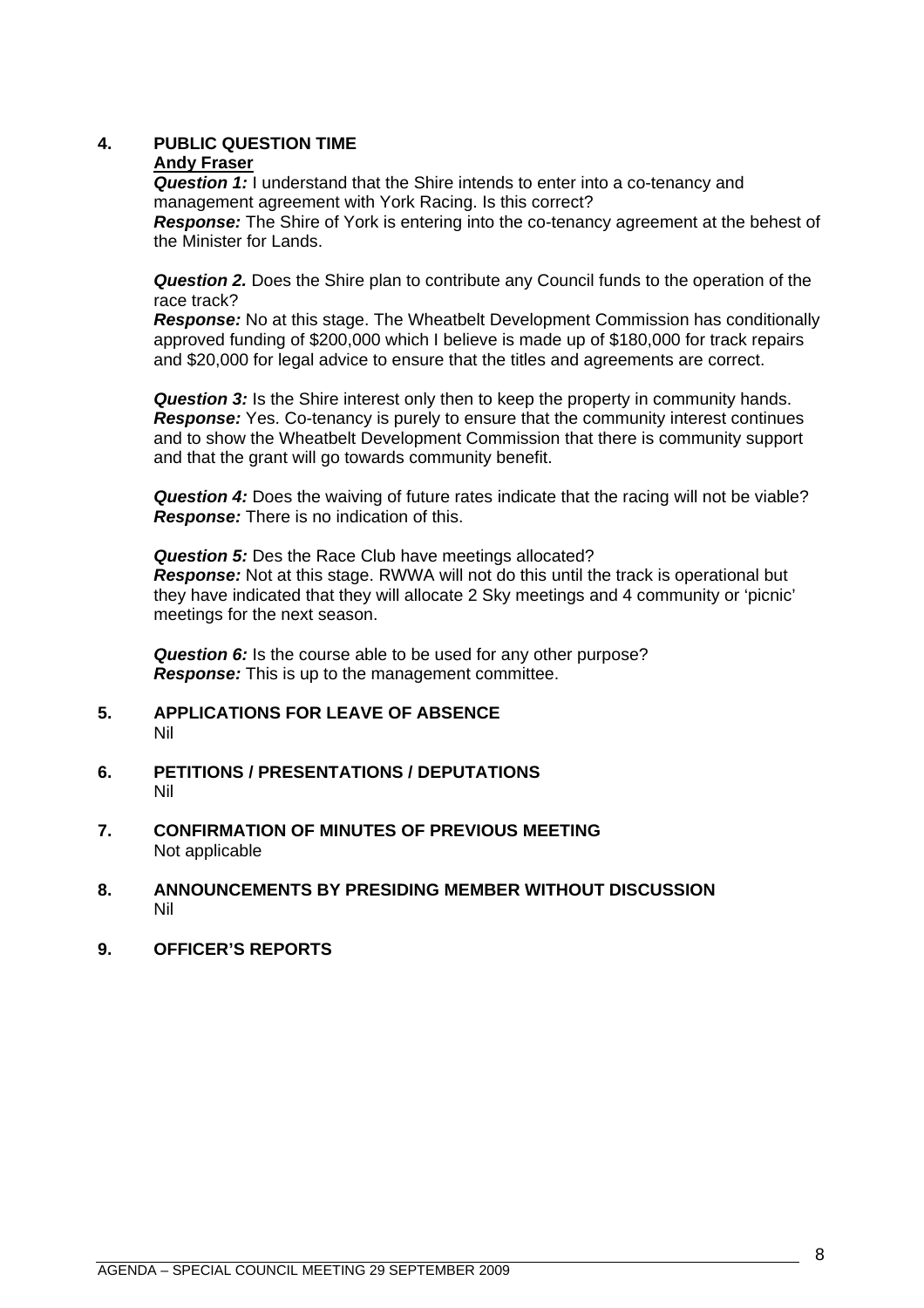# <span id="page-8-0"></span>**9.1 Development Services**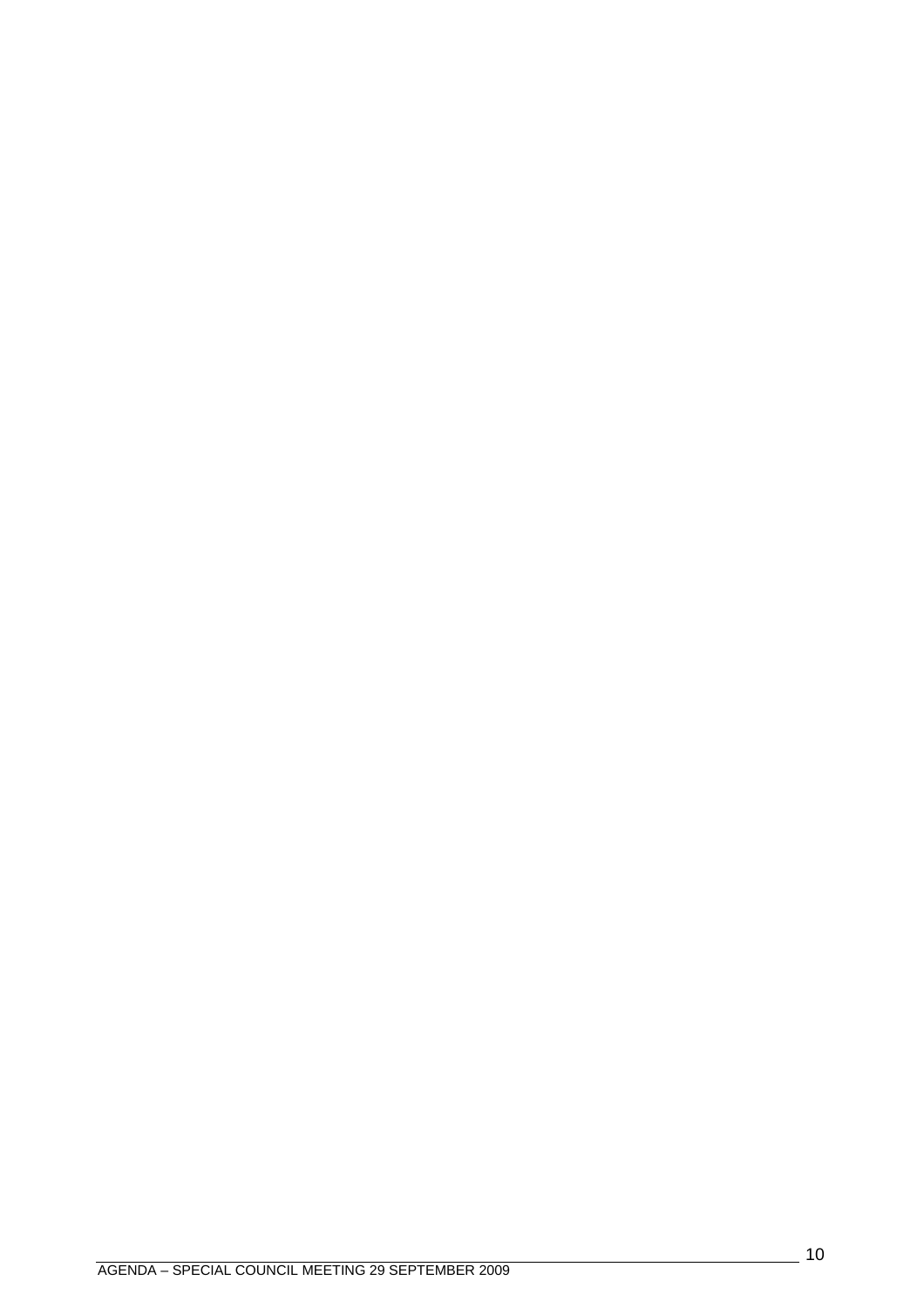# **9.2 Administration Reports**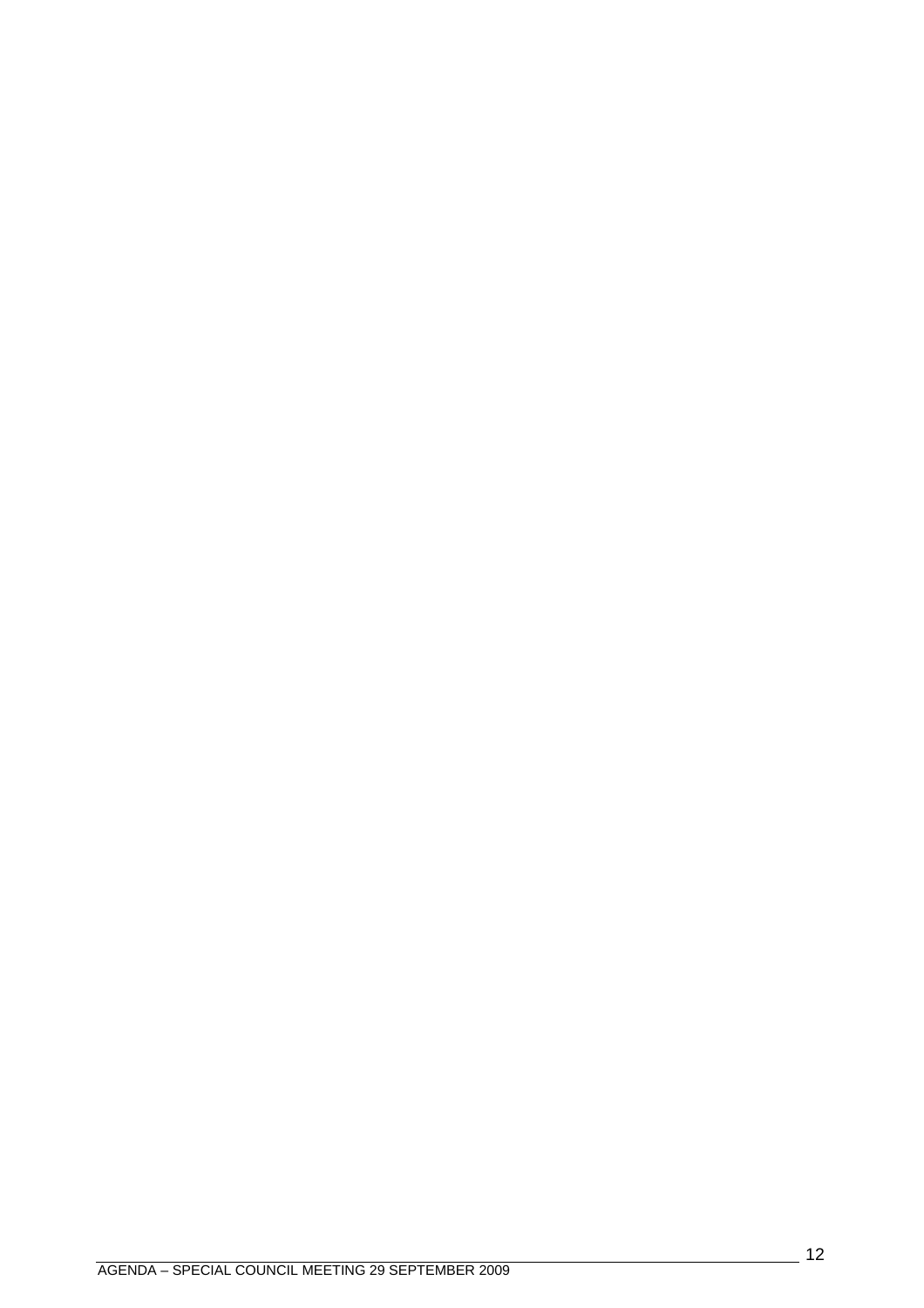# <span id="page-12-0"></span>**9. OFFICER'S REPORTS**

#### **9.2 ADMINISTRATION REPORTS**

#### **9.2.1 York Racecourse Agreement**

| <b>FILE NO:</b>                | <b>CCP.10</b>                                     |
|--------------------------------|---------------------------------------------------|
| <b>COUNCIL DATE:</b>           | Special Meeting - 29 <sup>th</sup> September 2009 |
| <b>REPORT DATE:</b>            | 25 <sup>th</sup> September 2009                   |
| <b>LOCATION/ADDRESS:</b>       | <b>York Racecourse</b>                            |
| <b>APPLICANT:</b>              | <b>Wheatbelt Development Commission</b>           |
| <b>SENIOR OFFICER:</b>         | Ray Hooper, CEO                                   |
| <b>REPORTING OFFICER:</b>      | Ray Hooper, CEO                                   |
| <b>DISCLOSURE OF INTEREST:</b> | Cr Boyle - Impartiality (Member of WDC and York   |
|                                | Racing Inc.)                                      |
| <b>APPENDICES:</b>             | <b>Letter of Intent</b>                           |
| <b>DOCUMENTS TABLED:</b>       | Nil                                               |

#### **Summary:**

The Wheatbelt Development Commission has prepared a Letter of Intent to move the York Racecourse upgrade project forward utilising the grant funds currently committed subject to all parties signing the agreement on or before the 2<sup>nd</sup> October, 2009.

#### **Background:**

The Wheatbelt Development Commission has allocated \$198,000 of Royalties for Regions funding to the repairs and upgrading of the York Racecourse, subject to the transfer of the land parcels to the Shire of York and RWWA overseeing the track remedial work.

Council has previously resolved as follows:

*RESOLUTION 220309* 

*MOVED: Cr Hooper SECONDED: Cr Boyle* 

*"That Council:* 

*Agree to the write-off of rates, service charges and interest fees for the land and buildings owned by the York Beverley Turf Club (currently \$53,731.10) when a grant to restore the*  racetrack to an approved race surface, as defined by Racing & Wagering WA, is received *subject to the following matters being agreed and entered into:* 

- *a. The land titles being transferred to the Shire of York with the current land conditions remaining in place; and*
- *b. The York Turf Club and the Shire of York entering into an agreement for the management and operations of all activities and facilities used for racing."*

*CARRIED (5/1)* 

The management and operational requirements of the racecourse are not part of the current funding arrangements or this agreement however it is not anticipated that the Shire of York will have any involvement in this area and no financial contribution other than those associated with land rates will be involved or required.

In the event that racing is not viable in York in the future the transfer of the land ensures that the land and buildings remain in community use and ownership and this is a very generous and strategic benefit to York as the land could have reverted to the government to be sold.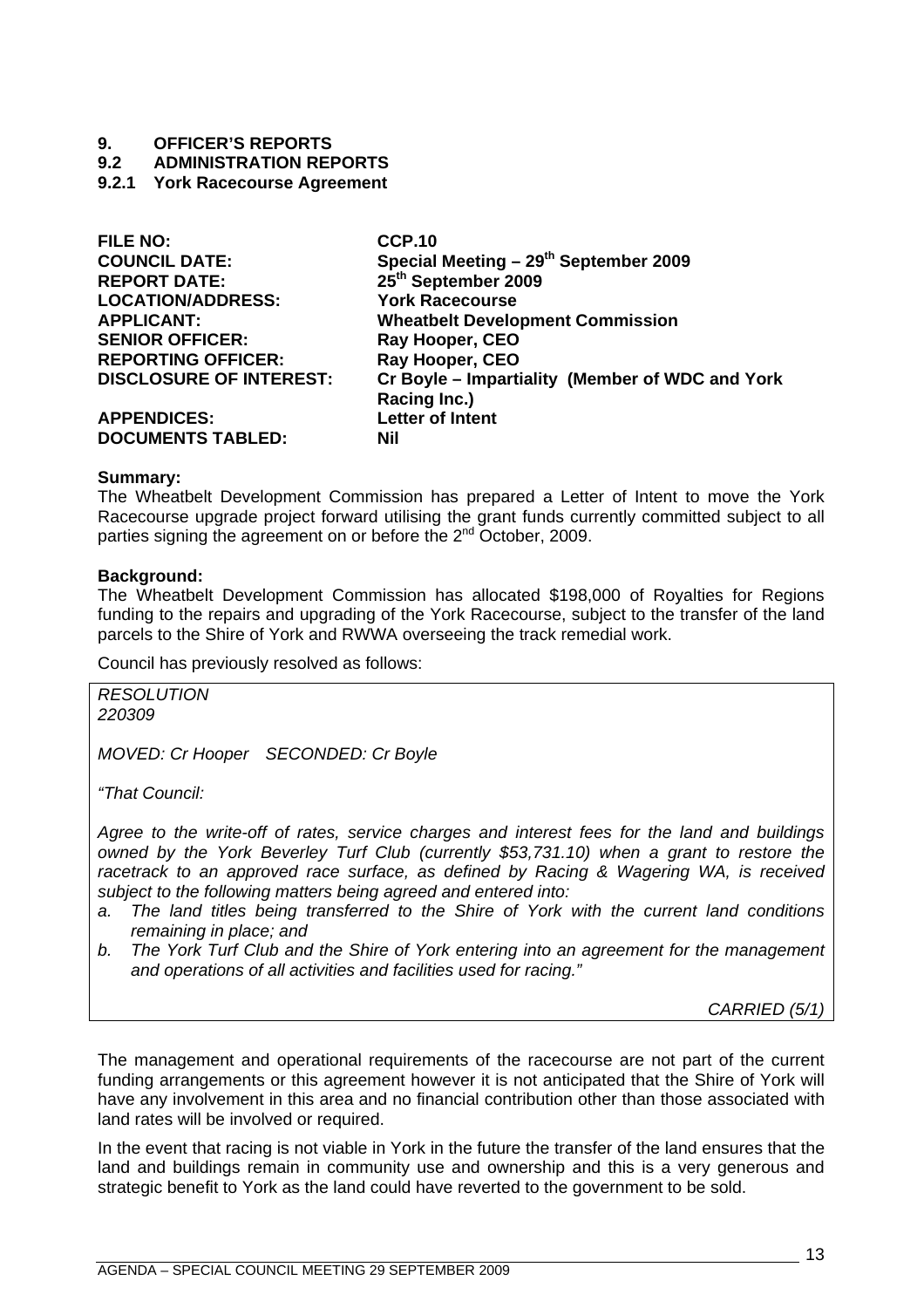#### **Consultation:**

Wheatbelt Development Commission York Racing Inc. Racing & Wagering WA Minister for Racing and Gaming

#### **Statutory Environment:**

Nil at this stage.

#### **Policy Implications:**

#### **Policy No. 13.4**

*13. Ensure that where sensitive environmental, historic or cultural areas exist, these areas will be adequately protected in relation to development or usage;* 

#### **Financial Implications:**

Nil at this stage as the project funding will be provided through the Wheatbelt Development Commission.

#### **Strategic Implications:**

*Key Result Area 2: Economic Development & Tourism Objectives:* 

- *1. To encourage a sustainable community by increasing employment opportunities in York, attracting investment and businesses to the town, and achieving diversification of industries.*
- *2. To increase tourism to achieve business viability and growth.*

#### *Key Result Area 5: History and Heritage*

*Objectives:* 

- *1. To safeguard York's history and heritage.*
- *2. To promote an increased rate of preservation of heritage buildings, including Council's own heritage buildings.*

**Voting Requirements: Absolute Majority Required: Yes** 

**Site Inspection: Site Inspection Undertaken: Not applicable** 

### **Triple bottom Line Assessment:**

#### **Economic Implications:**

Development of a viable racing industry in York will have local and regional benefits to the industry itself and for tourism and other businesses.

#### **Social Implications:**

The community has shown strong support for the re-establishment of the York Racecourse.

#### **Environmental Implications:**

All works will be required to meet environmental standards including those for the built environment.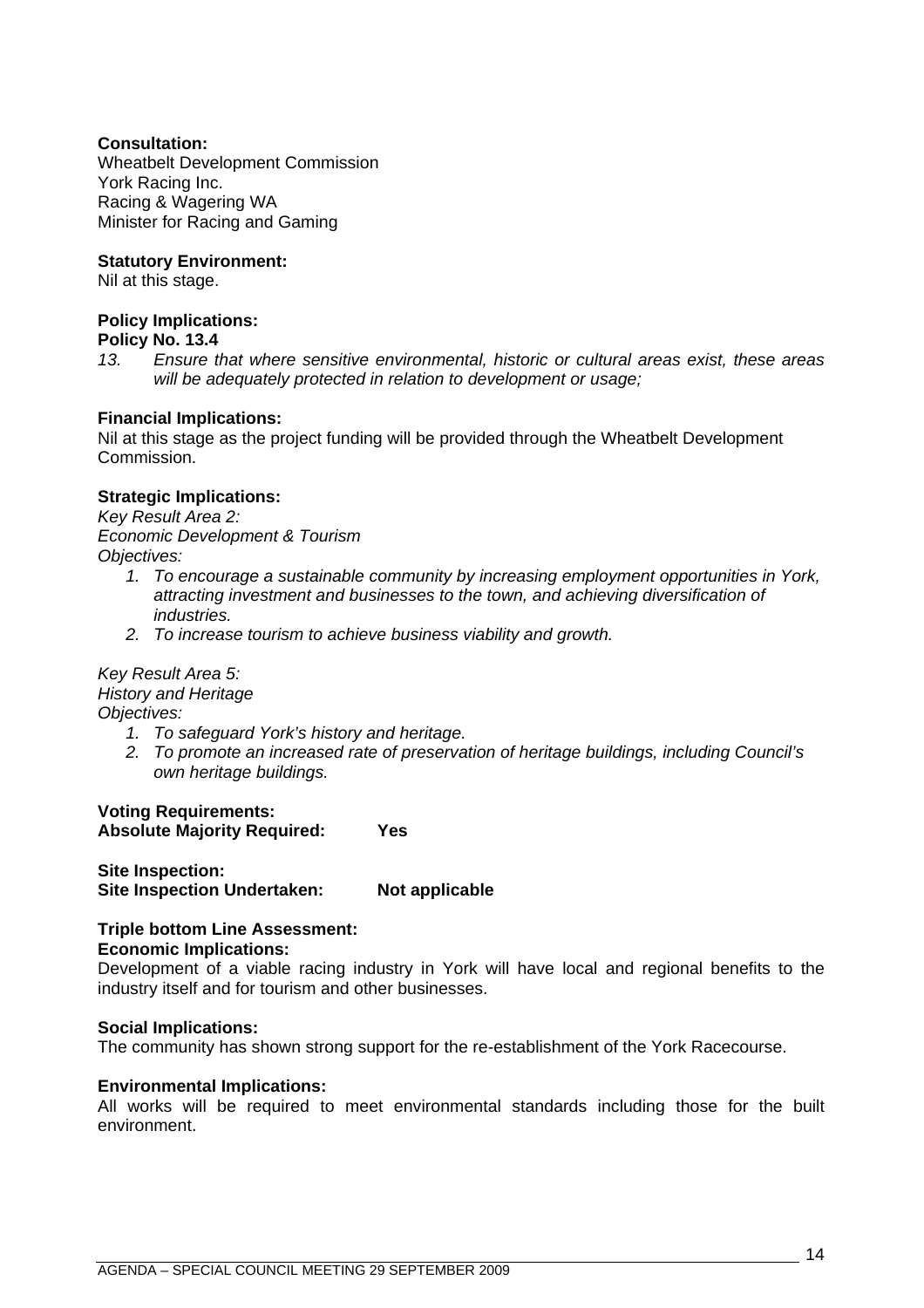#### **Comment:**

Council is a party to this agreement at the request of the Minister for Lands to ensure security of tenure for the land parcels for ongoing community benefit for racing in the first instance and possibly other uses in the long term dependent on the viability of racing.

The Shire of York will not be involved in the day to day operations of the racecourse land and facilities and there is no financial contribution or commitment over and above the agreed writing off of the past rates and meeting the rate commitment in future years.

#### **OFFICER RECOMMENDATION**

**RESOLUTION 220909** 

**Moved: Cr Lawrance Seconded: Cr Randell** 

*"That Council:* 

*Accepts and endorses its component of the Letter of Intent detailed below outlining the commitment by the relevant parties and authorises the signing of the document subject to all other parties involved executing and signing the document within 30 days of this meeting date being the 29th September, 2009.* 

#### *YORK SHIRE*

*The York Shire has indicated that they are prepared to consider co-tenancy and to develop a relationship with the York Race Club that promotes and encourages the long term future of racing in York.* 

*It is in the Shire's interest to retain this asset as part of an overall plan to expand equine activity in the area. The Shire will work towards co-tenancy with the York Race Club, work towards a legal arrangement with the York Race Club, while ensuring minimal risk to the Shire and maximum benefit to racing in York. The Shire will waive any current or future rate debt for the York Race Club once it becomes a co-tenant.* 

*The York Community will be responsible to promote race meetings and ensure that meetings are well attended. This will include working strongly to ensure at least one "gala" meeting per year that will act as a fund raiser and promotional tool for York.* 

*It should be noted that this is not referring to the formal racing administration, but more the community support, encouragement of attendance and the social activities that can value add to racing. While this activity may include non-race day uses for the track and my involve groups such as the York Visitor Centre, the Shire and the York Race Club will sign this Letter of Intent on behalf of the community to accept responsibility for this value adding activity."* 

*CARRIED (4/1)*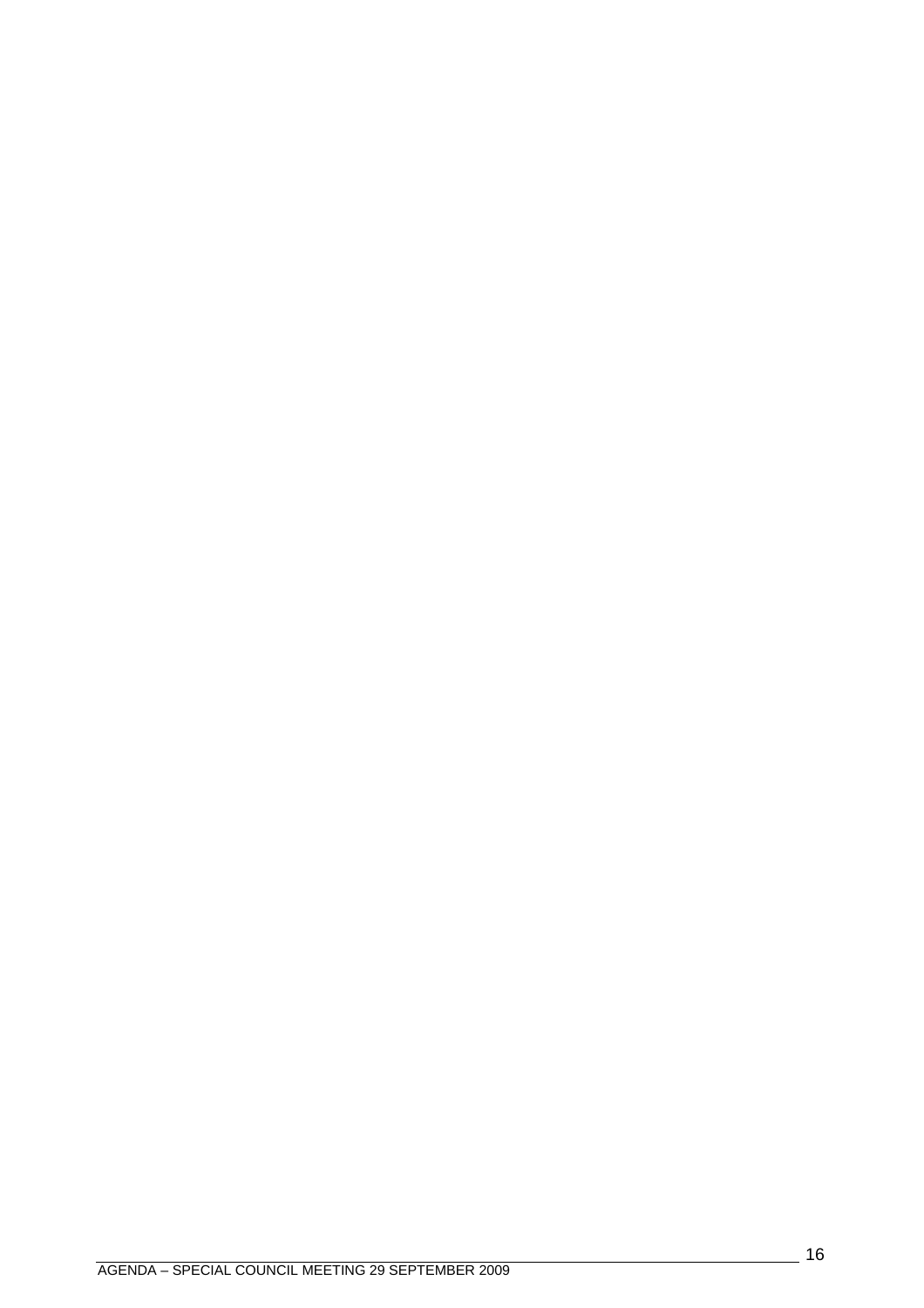#### **Letter of Intent: York Race Club, Wheatbelt Development Commission, Racing and Wagering WA, Shire of York.**

#### **INTRODUCTION**

It is important to RWWA and the WDC that they know that all the players in the future of racing in York are firmly committed to working together in good faith to see the track -works in York commence and to ensure the long term future of racing in York.

The WDC is keen to see the land ownership transferred to the Shire of York. This is for a number of reasons. Firstly, it provides for a body that is recognised externally as having strong administrative processes, financial backing and the best interests of the community at large as their core business, involved formally in this process. It is also important to the Development Commission that there is local government commitment to major local projects. By the Shire taking ownership of the land there is a commitment to being a player into the long term future and they will also contribute to the project by waving substantial rate debt. Negotiations between the Shire and the York Race Club will continue in good faith.

All parties have indicated that their interest is to see racing continue in York and for the York Race Course to be used into the future. This is not only for the benefit of racing in York, the Avon Valley and the State, but also as part of York's social and economic infrastructure. All parties are committed to doing everything they can to ensure the future of racing in York.

#### **RWWA**

RWWA are involved in this project as they recognise the importance of the York Race track remaining as part of the State's racing asset into the long term future. Given this, they are keen to ensure that there is guaranteed contemporary and professional administration of formally allocated race meetings in York. They are working towards a strong relationship between the York and Northam Race Clubs in terms of racing administration. Both race clubs will continue to work towards the best result for racing in York.

RWWA will facilitate the administrative relationship between the York and Northam Race Clubs, coordinate the track works to a standard that enable race meetings to be allocated to York and continue to provide support and advice to York. This is all to be done with the view of strengthening racing in. York into the long term and in protecting the York Race Club as part of the State's long term racing asset.

#### **WDC AND RWWA**

The WDC will forward half the money for the track works to RWWA based on the attached RWWA works program and the public signing of this Letter of Intent by all signatories listed below.

The remainder of the money will be forwarded to RWWA:

- On completion of the work;
- When the land tenure arrangements are finalised;
- When the document outlining the use of the course in the best interests of racing is complete; and
- When the racing administration arrangements are in place.

This means that RWWA and the WDC are sharing the risk that all the players will continue to progress the intent outlined in this letter through to conclusion. Should any of the players not continuethese processes in good faith, the WDC and RWWA will work together to apply pressure to -those involved. Should such pressure not be successful, these two bodies will use whatever power and influence they have to determine alternative solutions to ensure the future of racing in York. Such solutions may or may not involve all current players.

#### **YORK SHIRE**

The York Shire has indicated that they are prepared to consider co-tenancy and to develop a relationship with the York Race Club that promotes and encourages the long term future of racing in York.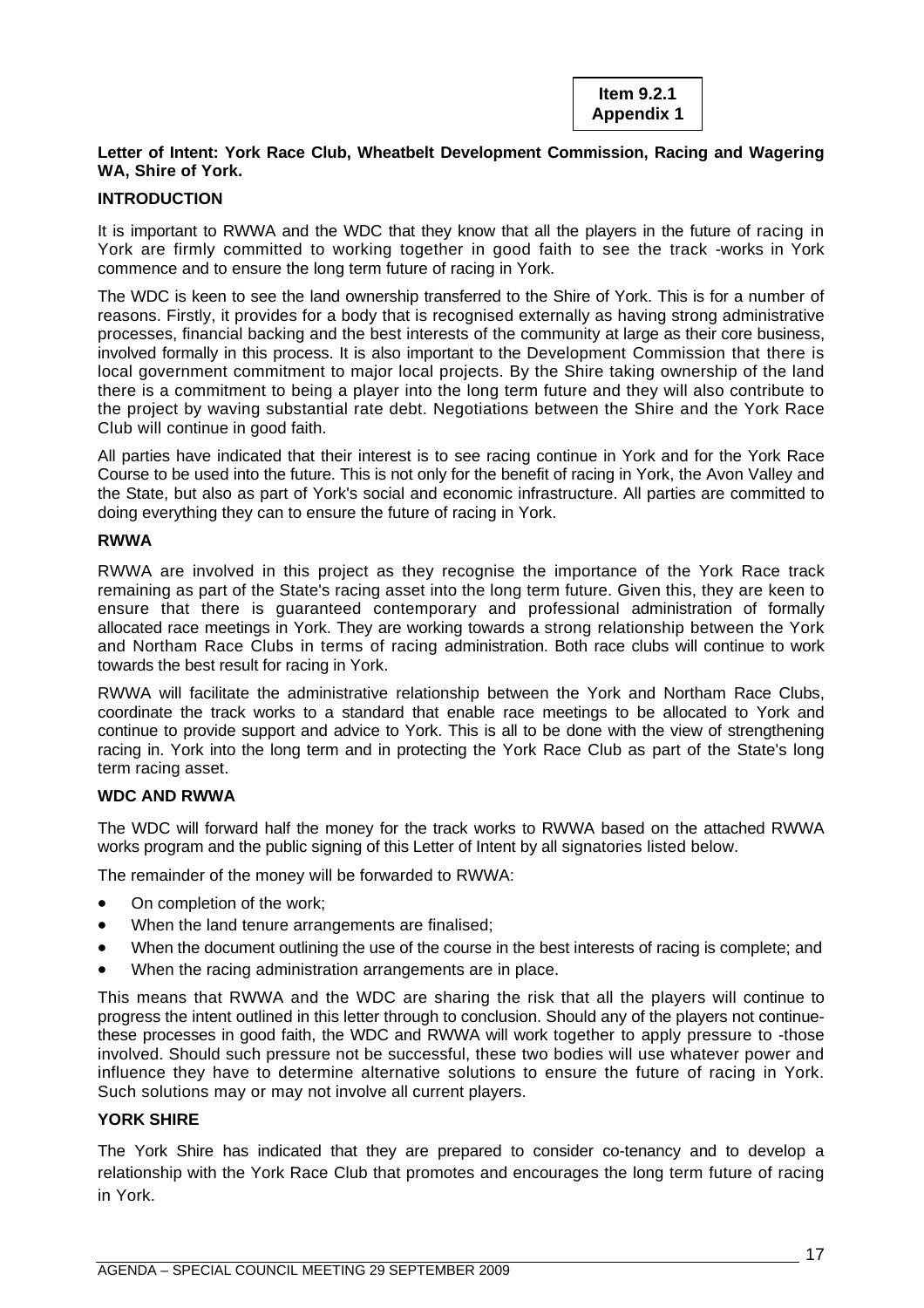It is in the Shire's interest to retain this asset as part of an overall plan to expand equine activity in the area. The Shire will work towards co-tenancy with the York Race Club, work towards a legal arrangement with the York Race Club, while ensuring minimal risk to the Shire and maximum benefit to racing in York. The Shire will waive any current or future rate debt for the York Race Club once it becomes a co-tenant.

The York Community will be responsible to promote race meetings and ensure that meetings are well attended. This will include working strongly to ensure at least one "gala" meeting per year that will act as a fund raiser and promotional tool for York.

It should be noted that this is not referring to the formal racing administration, but more the community support, encouragement of attendance and the social activities that can value add to racing. While this activity may include non-race day uses for the track and my involve groups such as the York Visitor Centre, the Shire and the York Race Club will sign this Letter of Intent on behalf of the community to accept responsibility for this value adding activity.

#### **YORK RACE CLUB**

The York Race Club undertakes to work in good faith with the Shire to discuss co-tenancy of the York Race Course. In addition to this, on request from the WDC, the York Race Club will have a legal instrument between themselves, the Shire and any other necessary parties, outlining the long term relationship with at least the Shire, and any other necessary stakeholders, to ensure that any activity on this piece of land is in the best interest of the future of racing in York. This may include, but not be limited to, conditions on the land title, a Memorandum of Understanding (or similar) or service level agreements.

The York Race Club will be the main community organisation with carriage of activity on the York Race Course and will ensure that funds raised from racing activity on the track are spent in the best interest of future racing in York.

The York Race Club will begin negotiation with Northam Race Club to explore sharing resources and expertise.

The Northam Race Club accepts the importance of York as part of the region's racing asset and will do what it can to progress racing in York, while ensuring the long term future development of racing in Northam.

#### **COORDINATION**

A group, currently chaired by Mr Kim O'Brien, comprising two representatives of the Race-Club and two representatives from the Shire of York, will continue to facilitate discussions and negotiations between these stakeholders until at least the end of 2009. This group will continue to exist throughout 2010 and longer if needed. Mr O'Brien will determine his availability to continue to be involved. Should he not be available in the future, the Shire of York and the Race Club will seek and appoint another chair that is acceptable to both parties. Should such a mutually agreeable chair not be forthcoming, the WDC will nominate one if its board members to chair this group until a suitable candidate can be found.

#### **COMMITMENT**

All parties hereby sign this Letter of Intent to continue to work towards the stated aims and ends outlined herein, in good faith. This letter will act as a commitment on behalf of each of the signatories to work collaboratively, as quickly as is practical and in good faith to have the land tenure and administrative arrangements finalised, the track works completed and the documentation to protect racing in York completed.

**Shire President – Shire of York President - York Race Club CEO – RWWA Chair – WDC**